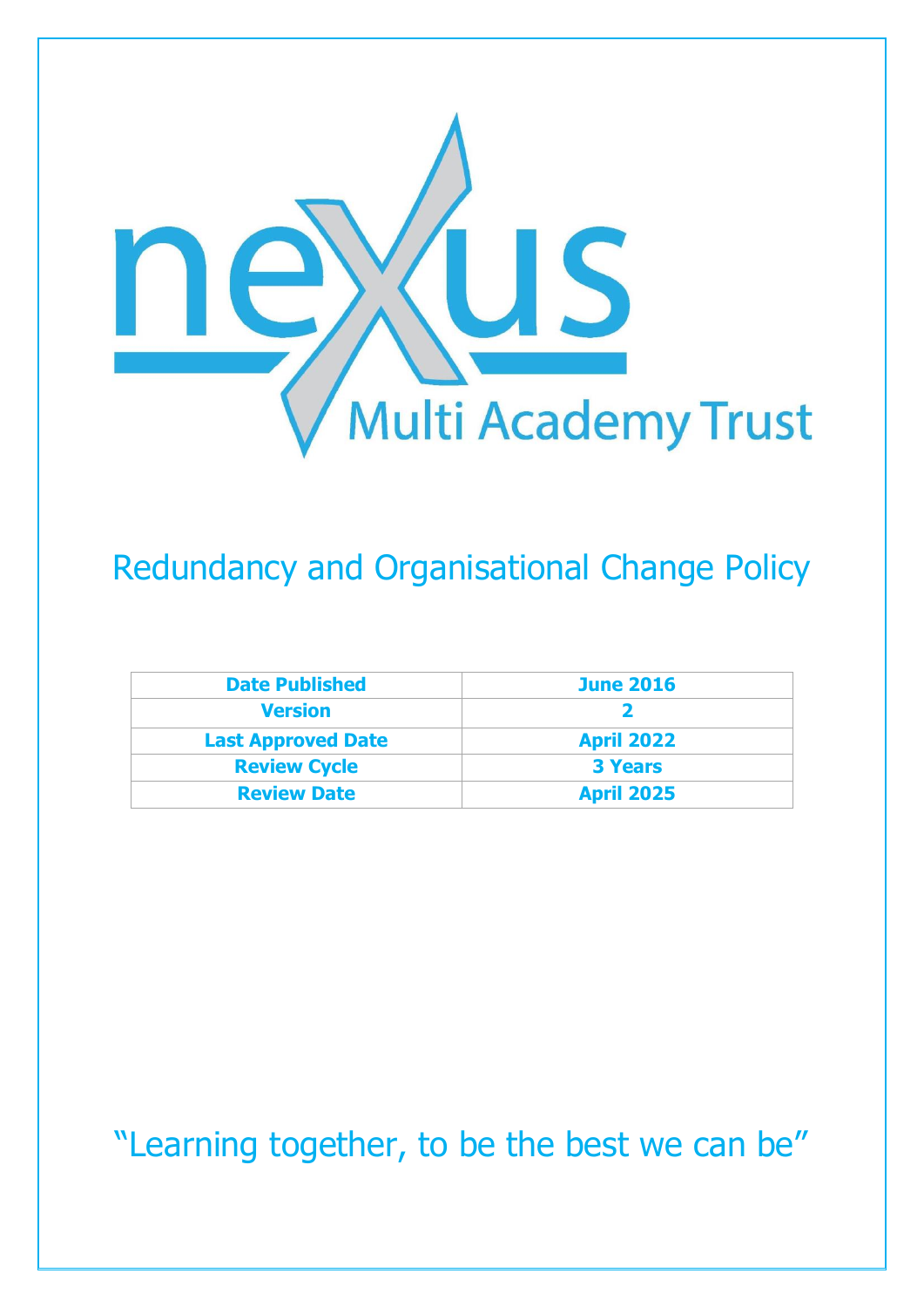

## 1. Introduction

- 1.1. The staffing needs of a school or service will vary from time to time and the Chief Executive Officer has a responsibility for managing this process so as to minimise any adverse effects either through shortages or surpluses of employees.
- 1.2.Instances will arise where a school or service will need to reduce the current numbers of employees. Early identification of this need is essential and can be achieved through forward planning. Projections of future pupil numbers, curriculum needs and financial resources will assist the Trust in this task. Likewise, projections of employee losses through retirement, promotion and resignations will give some indication of the potential mismatch between present and future resources.
- 1.3.This policy sets out the procedures to be followed to ensure the fair treatment of individuals affected by such a situation.

## 2. Scope

2.1. This policy and procedure applies to all employees of Nexus MAT.

# 3. Stage 1: Identification and initial consultation

- 3.1. Where the Trust Board contemplates that a reduction in employees is necessary, information must be supplied to the Trade Unions recognised by the Trust. A model letter for this purpose is included at Appendix 1.
- 3.2.The statutory framework enables employers to choose whether to consult trade unions or elected employee representatives. The Trust recognises that openness in managing the process of employee reductions and the involvement of recognised trade unions may avoid potential difficulties at a later stage. These guidelines, if followed, ensure that any dismissal will be fair.
- 3.3.For the purposes of consultation, the Trust should disclose in writing to the trade unions and employees: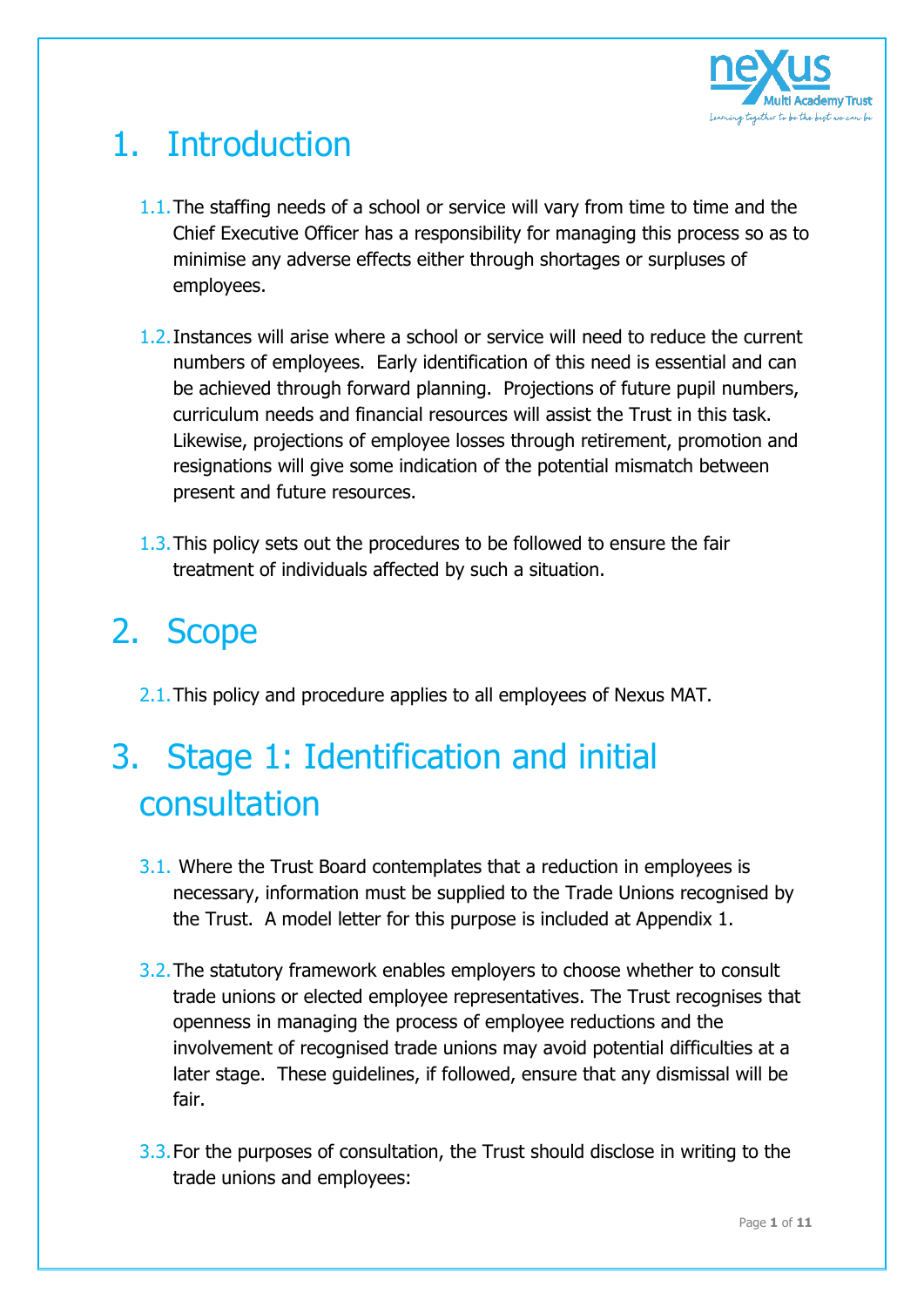

- i) reasons for the reductions;
- ii) job titles and numbers of employees whom it is proposed to reduce;
- iii) job titles and total number of employees in the school or service;
- iv) proposed method of selecting the employees who may be dismissed;
- v) effective date of the reductions.
- 3.4.A meeting will be convened by the Chief Executive Officer at which all relevant employees and their trade union representatives will be informed of the situation. This initial meeting is crucial to the successful implementation of any employee changes and should take place at the earliest opportunity and at least one term in advance of the date upon which any reductions are required.
- 3.5.A letter should be issued in advance to all relevant employees confirming the issues to be addressed at the meeting. A model letter is included at Appendix 2.
- 3.6.The purpose of the meeting is to inform the employees and trade unions of the changes which need to take place and to enable a full exploration to:
	- i) avoid the dismissals;
	- ii) reduce the numbers of employees to be dismissed;
	- iii) mitigate the consequences of the dismissals.
- 3.7. Such consideration shall include:
	- i) natural wastage;
	- ii) voluntary redundancy;
	- iii) termination of relevant temporary appointments;
	- iv) voluntary transfer of employees to other suitable work within the Trust, with consideration being given to retraining where appropriate;

v) the availability of salary protection from the Trust to aid the transfer of employees to other schools or service areas.

3.8.Details of individuals willing to consider **volunteering for redundancy** will be supplied to the Trust to enable estimates of benefit to be supplied to individuals. An expression of interest in redundancy does not commit either the individual or the Trust to agreeing to this course of action.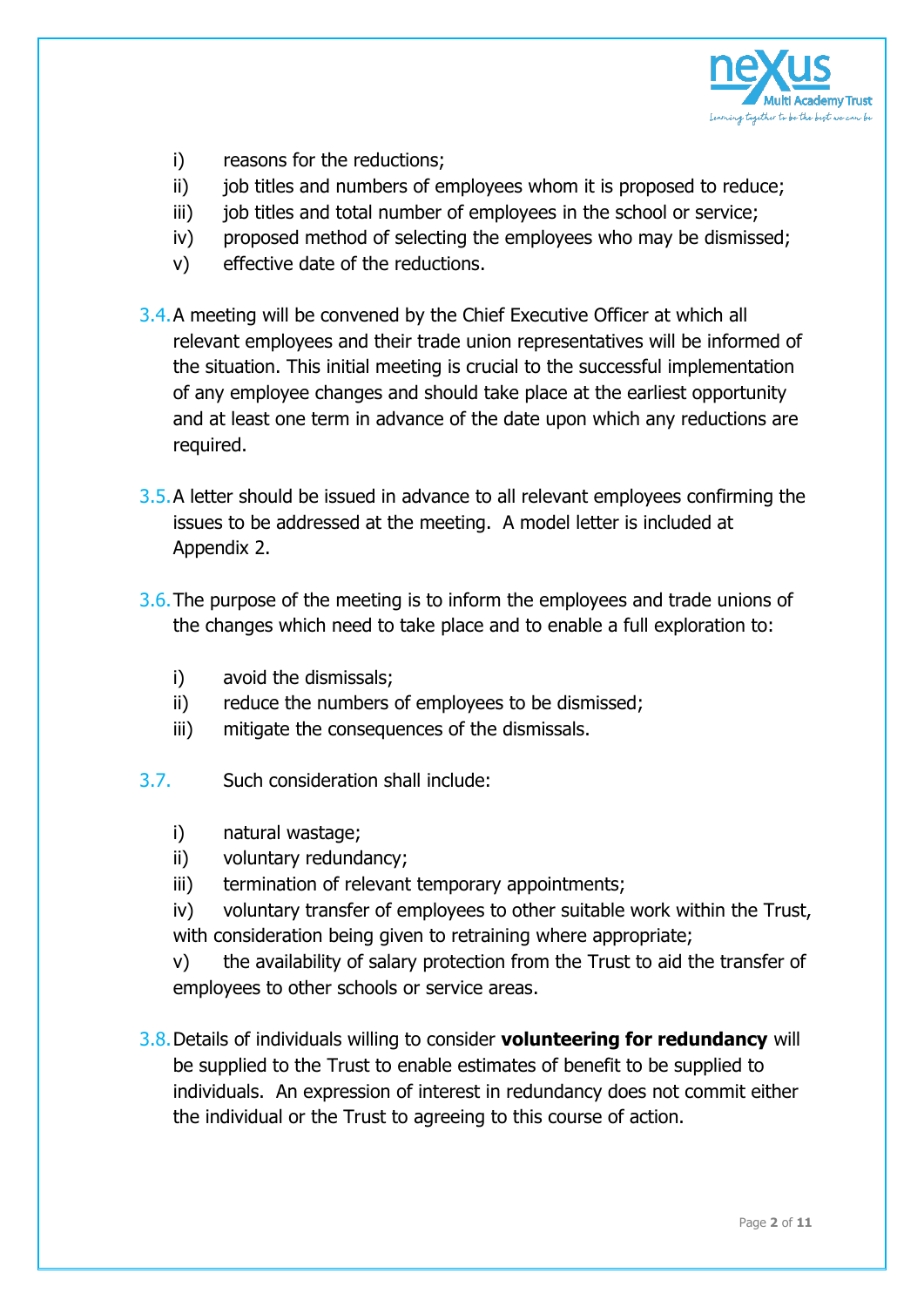

- 3.9.All possibilities of alternative employment will be fully explored including the provision of retraining.
- 3.10. Volunteers for redundancy or alternative employment do not render themselves more liable than other employees for selection under the compulsory procedures set under Stage 2.

## 4. Stage 2: Compulsory Procedure

- 4.1. If the reductions cannot be reached by the means outlined under Stage 1 it will be necessary for the Trust to apply compulsory redundancy procedures to implement the changes.
- 4.2.The Trust will need to finalise criteria by which it proposes to select employees for redundancy following a consultation meeting with the relevant employees and trade unions. The Trust is required to decide this after consultation with employees and trade unions.
- 4.3.Any criteria used should not result in random selection nor should they discriminate on any grounds. The following criteria are examples which can be used:
	- i) needs of the school or service;
	- ii) management and organisational needs of the school or service;
	- iii) qualifications;
	- iv) experience;
	- v) future skills requirement;
- 4.4.These are not mutually exclusive and with the exception of curriculum needs are not in priority order.

### 4.5.**Statutory Consultations with Employees and Trade Unions**

4.6.1 Statutory consultations with trade union or employee representatives are required by Section 188 of the Trade Union and Labour Relations (Consolidation) Act 1992, as amended, when it is proposed to dismiss as redundant 20 or more employees at an establishment. Consultation will commence in Stage 1 of this procedure and must begin in good time when redundancies are contemplated.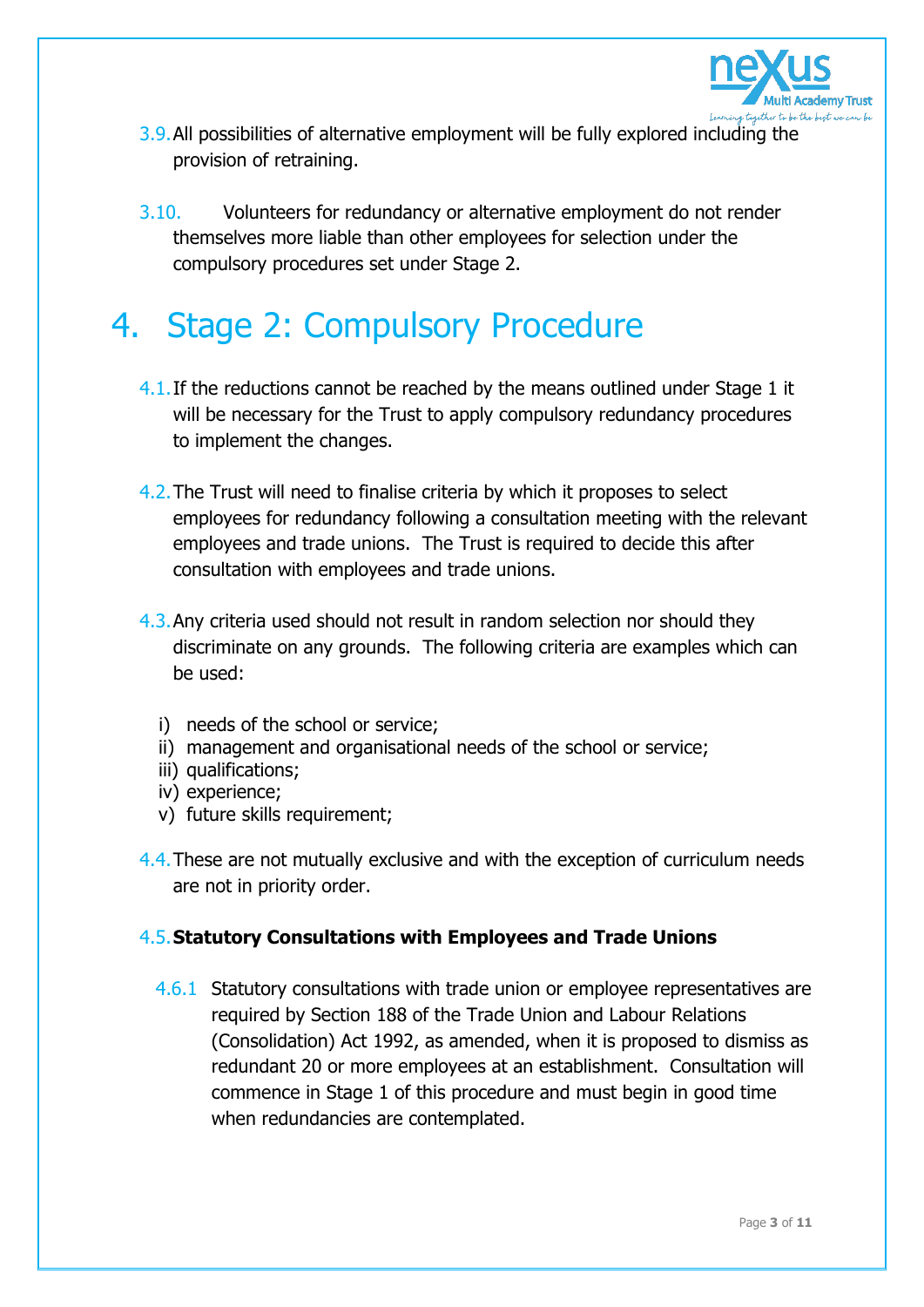

- 4.6.1 No specific period of consultation is stipulated in the Act where there are fewer than 20 employees. There will be few occasions therefore when any one school will be under a duty to consult with trade unions or employee representatives. However, redundancy is an important process which the Trust will be asked to address and effective consultation with employees and trade unions will help allay anxieties which may exist and will promote a more positive employee relations climate. In all instances, the Trust should allow sufficient time for meaningful consultation to take place.
- 4.6.1 Reasonable notice must be given of the proposed meetings with trade unions and employees. The consultations must be conducted with a view to agreement being reached. The Trust has to consider any issues raised in the consultations and where it decides not to accept suggestions put forward by the trade unions give reasons for rejecting them.

## 5. Stage 3: Notice of redundancy

- 5.1 At the conclusion of the consultations the Trust will need to apply the agreed criteria to select for dismissal on redundancy grounds the employees it no longer requires. A Committee should be established to do this. It should consist of at least 3 individuals, none of which can be a member of the Appeals Committee. An Appeals Committee of at least the same size should also be established.
- 5.2 Individual employees who are likely to be dismissed on grounds of redundancy should be given the opportunity to meet with the Committee before the dismissal decision is taken. The employee is entitled to be accompanied at this meeting by a trade union representative or work colleague.
- 5.3 An individual who has been selected for redundancy b will have the right of appeal to the Appeals Committee on the grounds that the selection criteria have not been correctly applied. There is no right of appeal against the need to reduce employee numbers. At the Appeal hearing the employee is entitled to be accompanied at this meeting by a trade union representative or work colleague.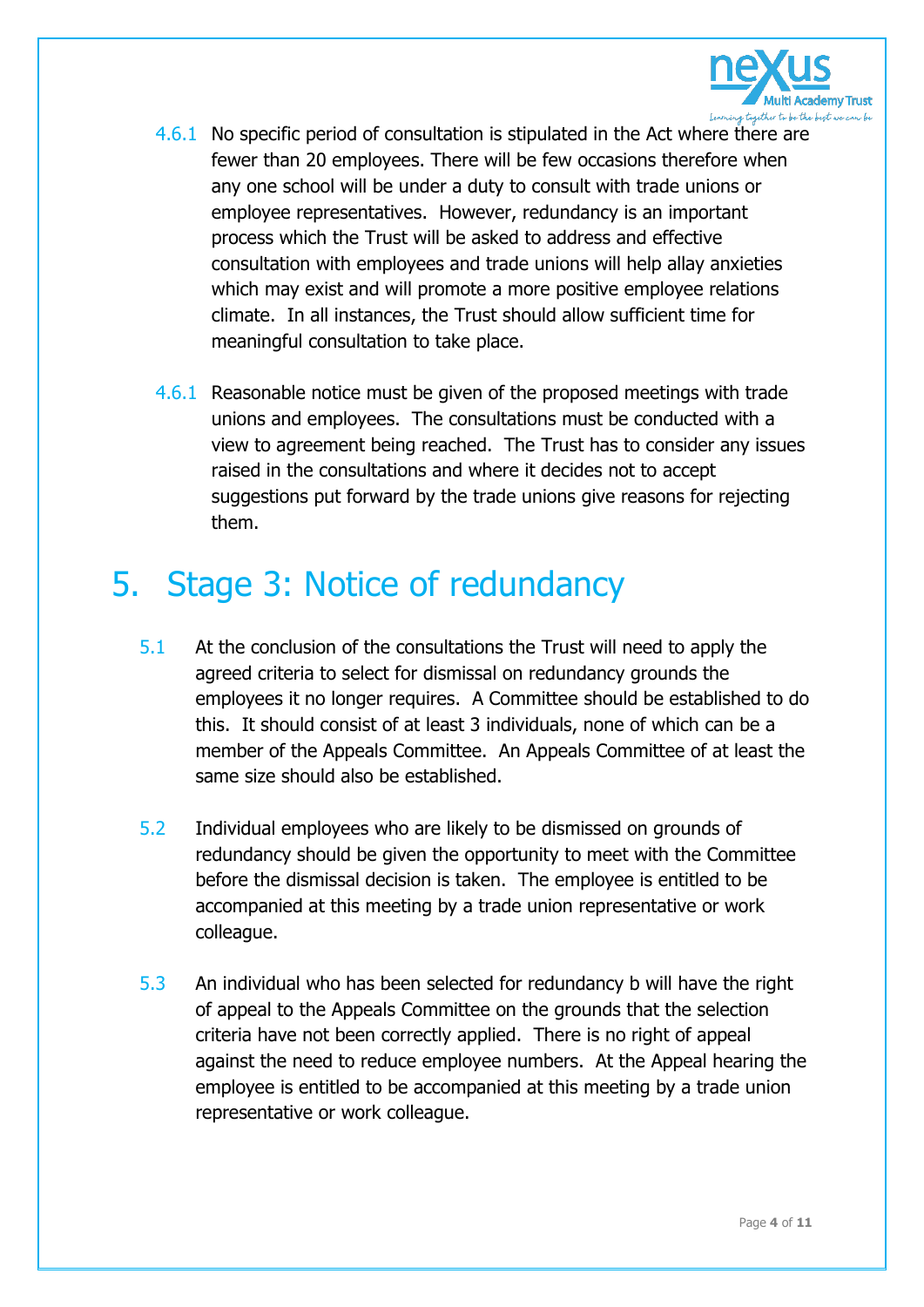

- 5.4 Any appeal against selection must be submitted in writing to the Trust after being notified of their selection for redundancy. The Appeals Committee will hear the appeal within 14 calendar days of receiving notice of an appeal.
- 5.5 The Chief Executive Officer will ensure that notice of termination of employment is given in accordance with the contract of employment or the statutory rights of the employee concerned whichever is the longer period.
- 5.6 The Chief Executive Officer or their representative will continue to seek to secure alternative employment for any employee who has received notice of dismissal on redundancy grounds and also ensure appropriate consideration is given to any training needs to facilitate this process. This assistance will continue until the date of termination of employment of the employee concerned. A guideline on alternative employment is included at Appendix 3.

### 6. Conclusion

- 6.1 The need to act promptly and fairly is an important aspect of handling employee reductions. No public announcements should be made of any redundancies until employees and their trade unions have been notified of the Trust's intentions.
- 6.2 The fair application of these procedures is demanding and will take a significant period of time to complete.
- 6.3 The Trust HR officers will assist the Trust in the operation of these procedures and will provide advice throughout.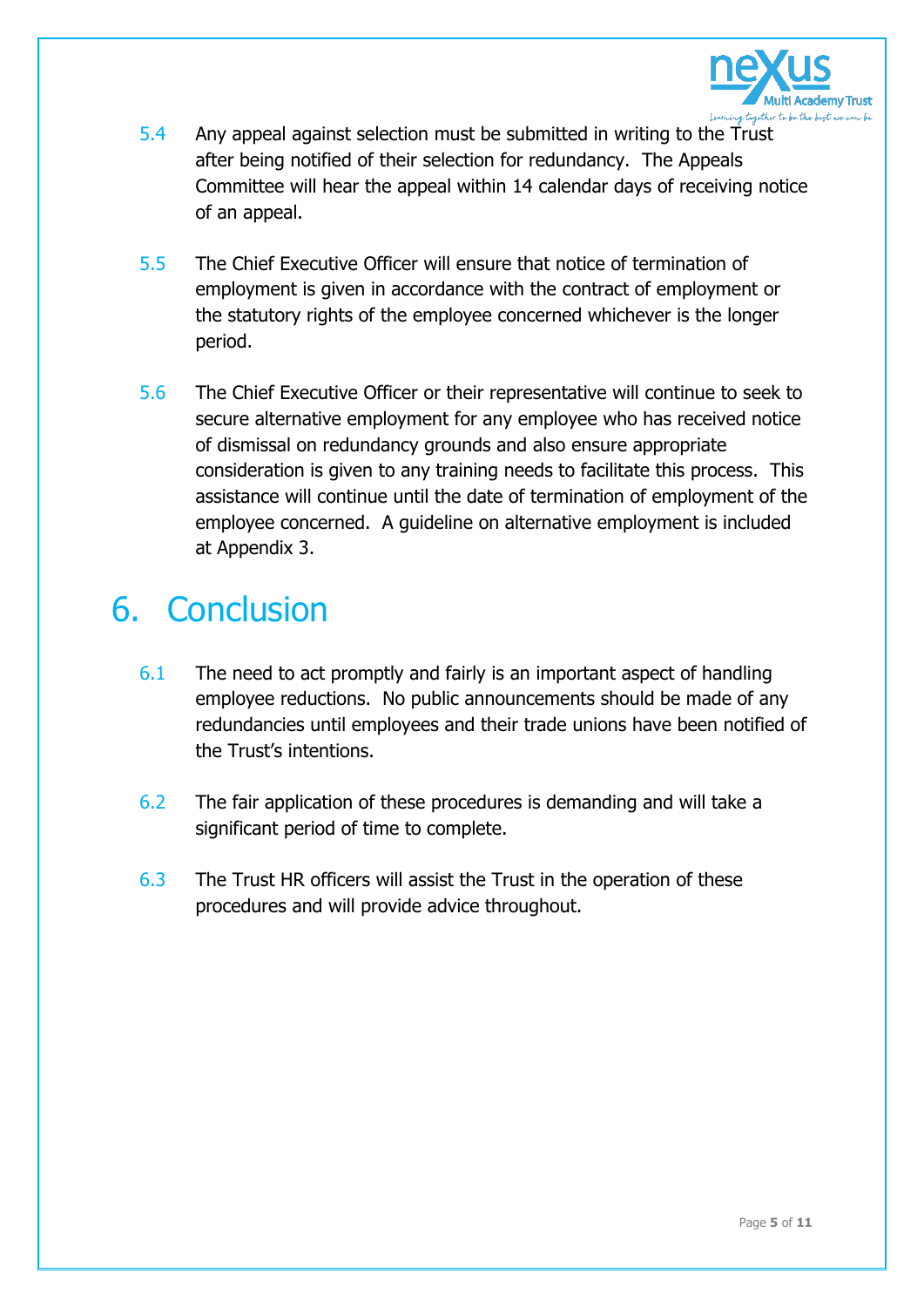

# Appendix 1: MODEL LETTER NOTIFYING TRADE UNIONS OF OVERSTAFFING

#### Dear ..................

It would appear that staffing reductions may be necessary in the school with effect from………………… This is due to ...............................

It is hoped that the changes can be implemented in such a way as to avoid redundancies or, if this cannot be achieved, to minimise the effects of any redundancies as far as possible.

#### **FITHER**

I would like to arrange a meeting with you to discuss the situation in more detail.

#### OR

An initial meeting with potentially affected employees is due to be held on (date) at (time) in (venue). You may of course attend this meeting if you wish. The purpose of the meeting is to inform employees of the situation and explore alternative ways of effecting the changes necessary.

The job titles and numbers of hours/fte/posts it is proposed to reduce is............... The total number of employees currently working in this/these roles is ......................

Should staffing reductions become inevitable, and if no suitable voluntary redundancies emerge, the method of selecting employees will take into account the following factors: (e.g. curriculum needs, management and organisational needs of the school, skills, qualifications and experience).

Any redundancy or severance payments will be made in accordance with the relevant legislation and/or statutes, and the Trust's policy on redundancy.

Yours sincerely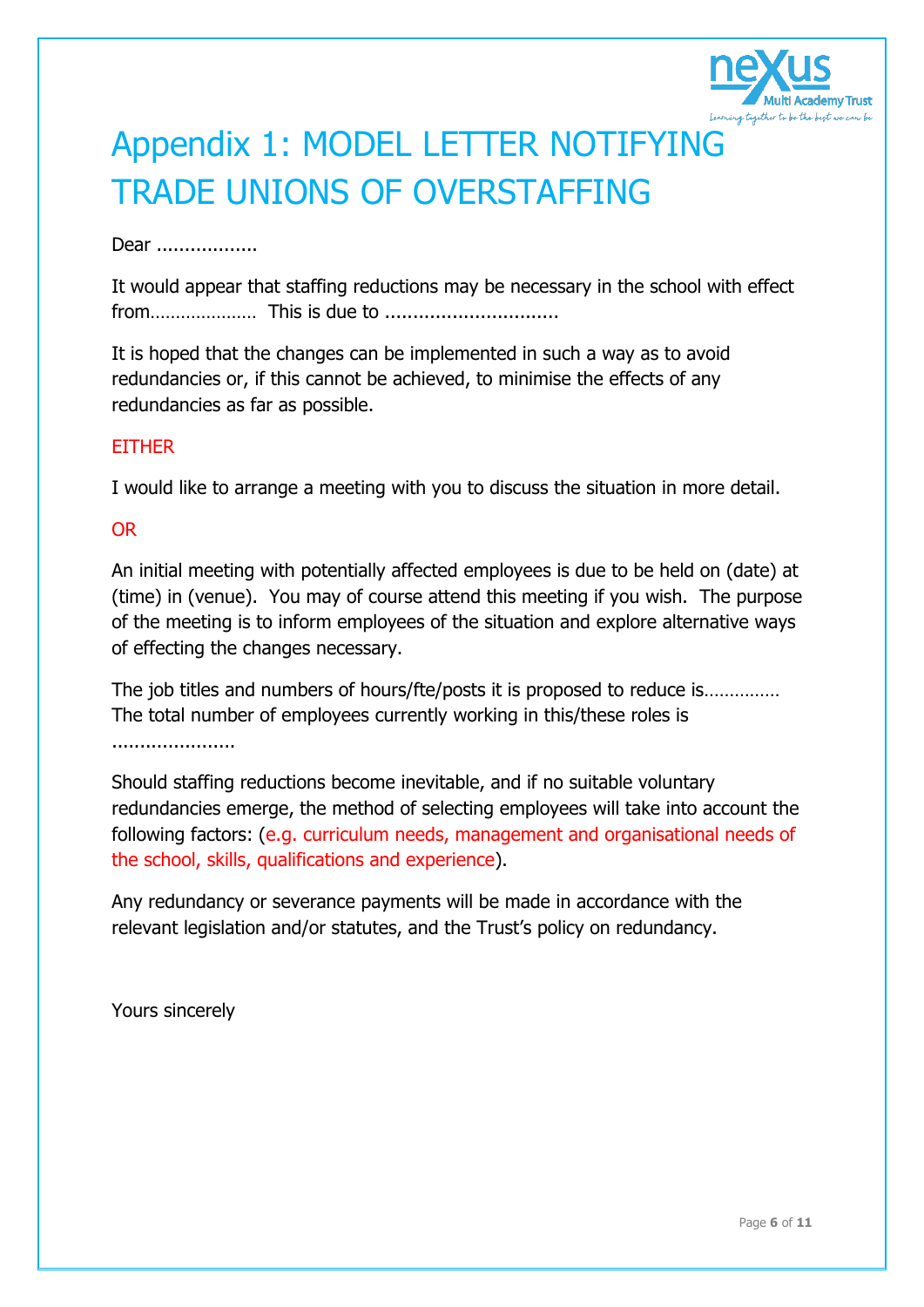

## Appendix 2: MODEL LETTER TO EMPLOYEES

Dear Colleague

It would appear that staffing reductions may be necessary in the school with effect from………………… This is due to ...............................

It is hoped that the changes can be implemented in such a way as to avoid redundancies or, if this cannot be achieved, to minimise the effects of any redundancies as far as possible. You may be interested in voluntary redundancy or redeployment and if you would like to discuss this further please don't hesitate to contact me or ……… . Any such enquiry will be treated in the strictest confidence and does not, at this stage, commit either yourself or the Trust to agreeing this course of action. Any expression of interest will not render you more liable for selection if it is necessary to implement compulsory procedures.

An initial meeting with potentially affected employees is due to be held on (date) at (time) in (venue). You may of course attend this meeting if you wish. The purpose of the meeting is to inform you fully of the situation and explore alternative ways of effecting the changes necessary. The relevant trade unions have been informed and have also been invited to attend.

The job titles and numbers of hours/fte/posts it is proposed to reduce is…………… The total number of employees currently working in this/these roles is ......................

Should staffing reductions become inevitable, and if no suitable voluntary redundancies emerge, the method of selecting employees will take into account the following factors: (e.g. curriculum needs, management and organisational needs of the school, skills, qualifications and experience).

Any redundancy or severance payments will be made in accordance with the relevant legislation and/or statutes, and the Trust's Policy on Redundancies.

Yours sincerely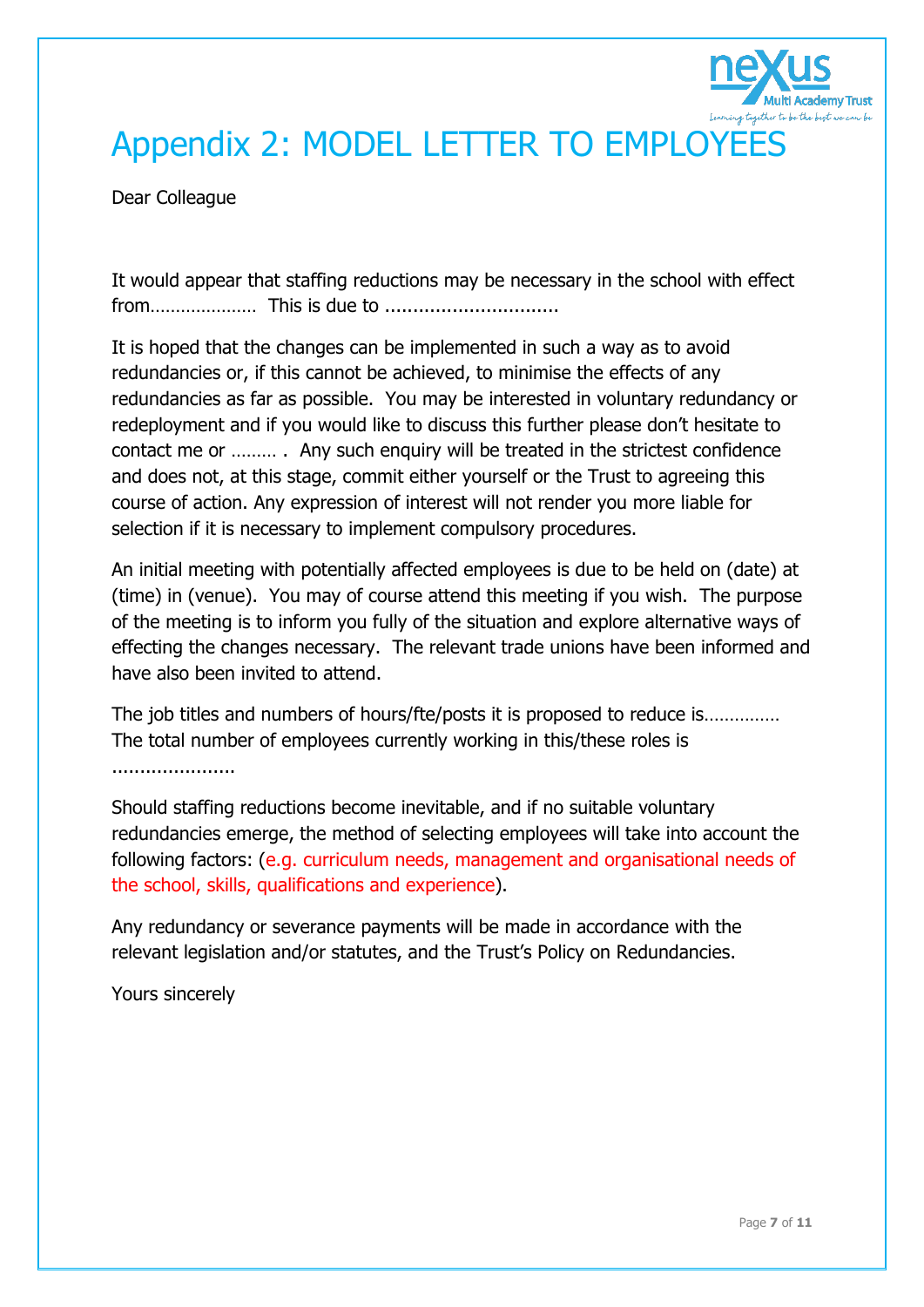

## Appendix 3: ALTERNATIVE EMPLOYMENT **GUIDELINES**

The following applies in the event of school employees being at risk of redundancy.

- 1. Employees who have been selected for redundancy, or those who have volunteered for redeployment, will complete a brief resume such as the one set out overleaf. This enables full consideration to be given to alternative employment opportunities, both within their current school as well as other schools.
- 2. In accordance with TUPE arrangements following the establishment of Nexus MAT on 1<sup>st</sup> May 2016, salary protection will be available to employees who are redeployed and where the salary of the new post is less than the previous post held on a permanent basis. For teaching staff the protection applies to all relevant payments awarded under the Pay and Conditions Document for responsibilities and special needs. It does not extend to other discretionary payments which have been awarded. The receiving school will continue to receive the value of the difference in salaries for as long as the protection is necessary.
- 3. In addition, the Trust's Human Resources Adviser will co-ordinate all applications for redeployment. They will meet the employee to establish the nature of alternative employment which would be suitable and any other relevant circumstances.
- 4. When a suitable vacancy is identified, the Human Resources Adviser will ask the Headteacher of the school that the employee is given the courtesy of an interview if the essential criteria are met. In the case of teaching staff the Trust will give consideration to any teacher in its employment before a post is filled by external application.
- 5. The search for alternative employment will continue up to the date of termination.
- 6. Consideration will also be given to the training needs of at risk employees to identify development opportunities. In conjunction with the present school, individual consideration will be given to the funding of such training.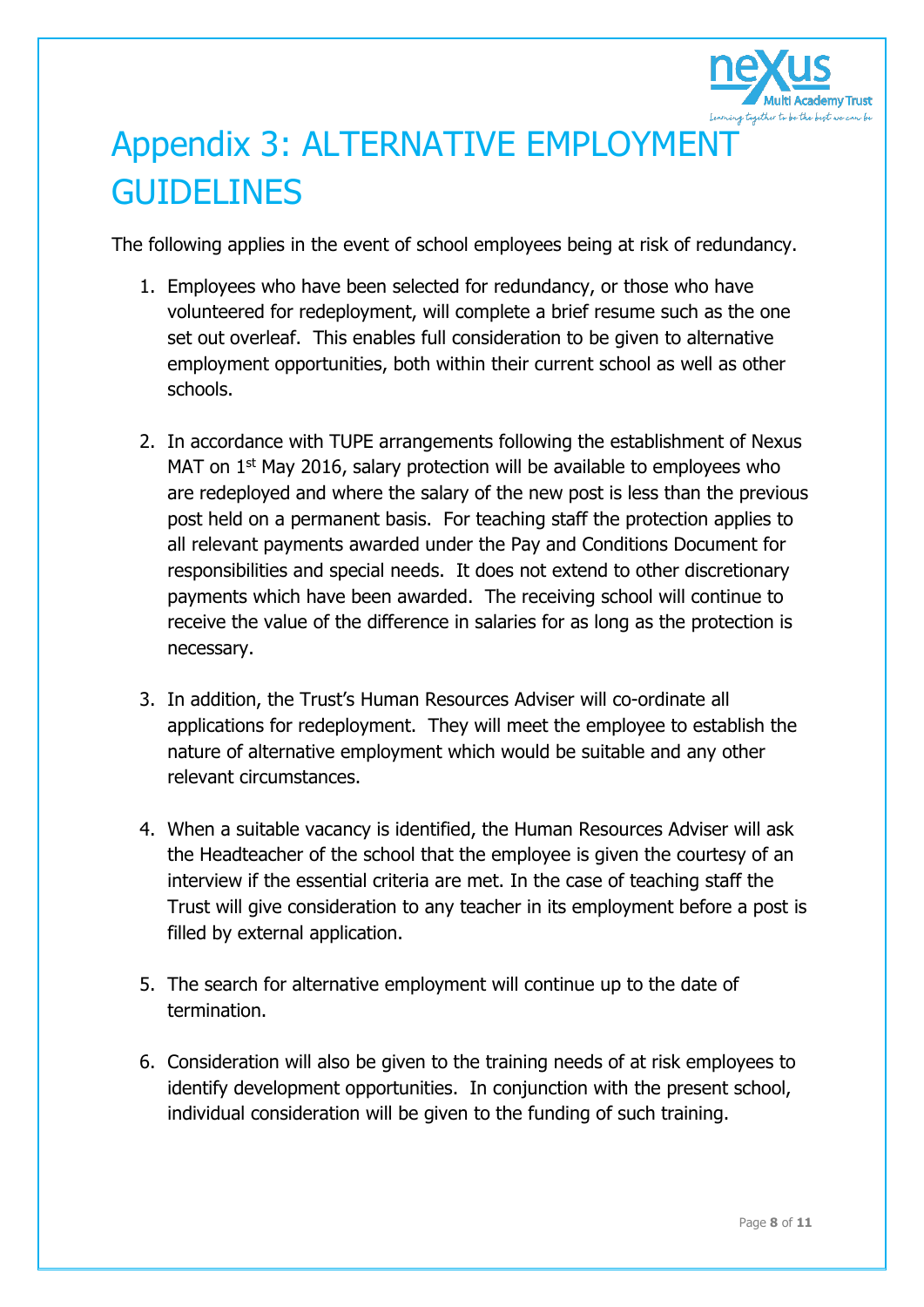

- 7. Where redeployment is proposed appropriate trial periods will be used. For teachers it could be appropriate for this to be up to one term. Trial periods can be used for retraining purposes by written agreement which specifies the end date and the employee's terms and conditions after it ends.
- 8. Any trial period can be mutually agreed as successful or unsuccessful at any point without prejudice to the individual's redundancy entitlements. If, after discussion, the employee and manager differ on this matter it will be deemed unsuccessful and redundancy will normally follow. However, if the new post is clearly an entirely suitable alternative to redundancy, then the individual should be aware that unreasonable refusal of the post may jeopardise their redundancy payment.